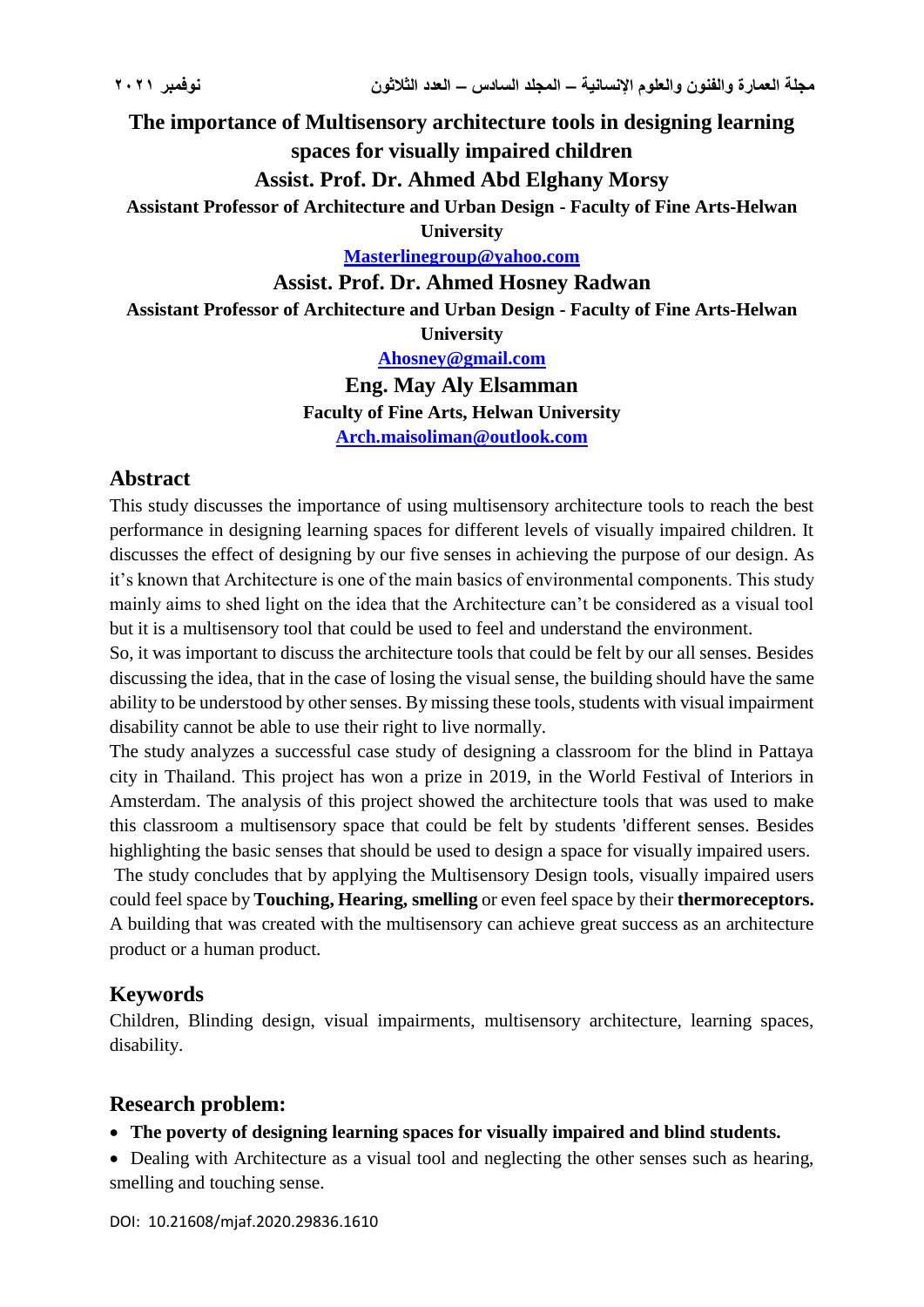#### **Research Hypothesis:**

By respecting the five human senses, the learning spaces for visual impaired children could be a way to create talented and independent adults in future.

### **Research Aim:**

 The research aims to shed light on the idea that the Architecture can't be considered as a visual tool but it is a multisensory tool that used to feel and understand the environment.

 **The study's purpose is to give attention to the importance of respecting the visually impaired students' needs in learning spaces to make them able to learn how to face life and being independent by improving their spatial perception by using their other senses to understand spaces.** 

# **Research Methodology:**

**Theoretical Analysis Approach:** Discussing the theoretical points; what is the architecture role in visually impaired students' lives? The multisensory architecture and its importance, and discuss the multisensory design tools in creating proper space for visually impaired pupils. **Analytical Approach:** Conducting applied studies by analyzing Case study that showed the architecture tools that deal with the different human senses to crystalize how space could be felt without seeing it.

# 1. **Introduction**

Visual impairment is a challenge for the architects who think that architecture is only a visual tool. This challenge makes the architects think about the other senses that could be used to achieve the building efficiency besides feeling its beauty. How can the architects use the human senses and perception to understand spaces? (Vermeersch and Heylighen 2012). The history appeared that a big category of people who have a visual impairment can focus and succeed in different fields such as Homer who was a Greek author at 800 BC and also Taha Hussein the well-known Egyptian writer. ("Famous Blind People Who Made It Big In Life" n.d.) Globally, at least 2.2 billion people have a blindness or vision impairment, of whom minimum 1 billion have a vision impairment that could have been prevented or has yet to be addressed<sup>1</sup> (Vision impairment and blindness, n. d.). In Egypt, the digital estimates have been issued by the Central Agency for Mobilization and Statistics, and estimates from UNICEF, showing that the number of people with visual impairment reached 19975925 with 2011 statistics, and the number reached 2912175 people for the year 2016. So, it is important to understand and respect their needs while designing buildings to make them able to live and coexist with society .(.d .n" مركز رعاية المكفوفين | مؤسسة مصر الخير")

By increasing the numbers of visually impaired and blind people in the world, it's important to create a proper environment with less danger and more comfortable.

This challenge increases by designing for children with no experience or social background. By increasing the number of blind children, the poverty of architecture spaces has appeared. In this case, the architect's role becomes more essential and critical for being the main factor of creating learning spaces that could improve their skills and talents. So, the architects created some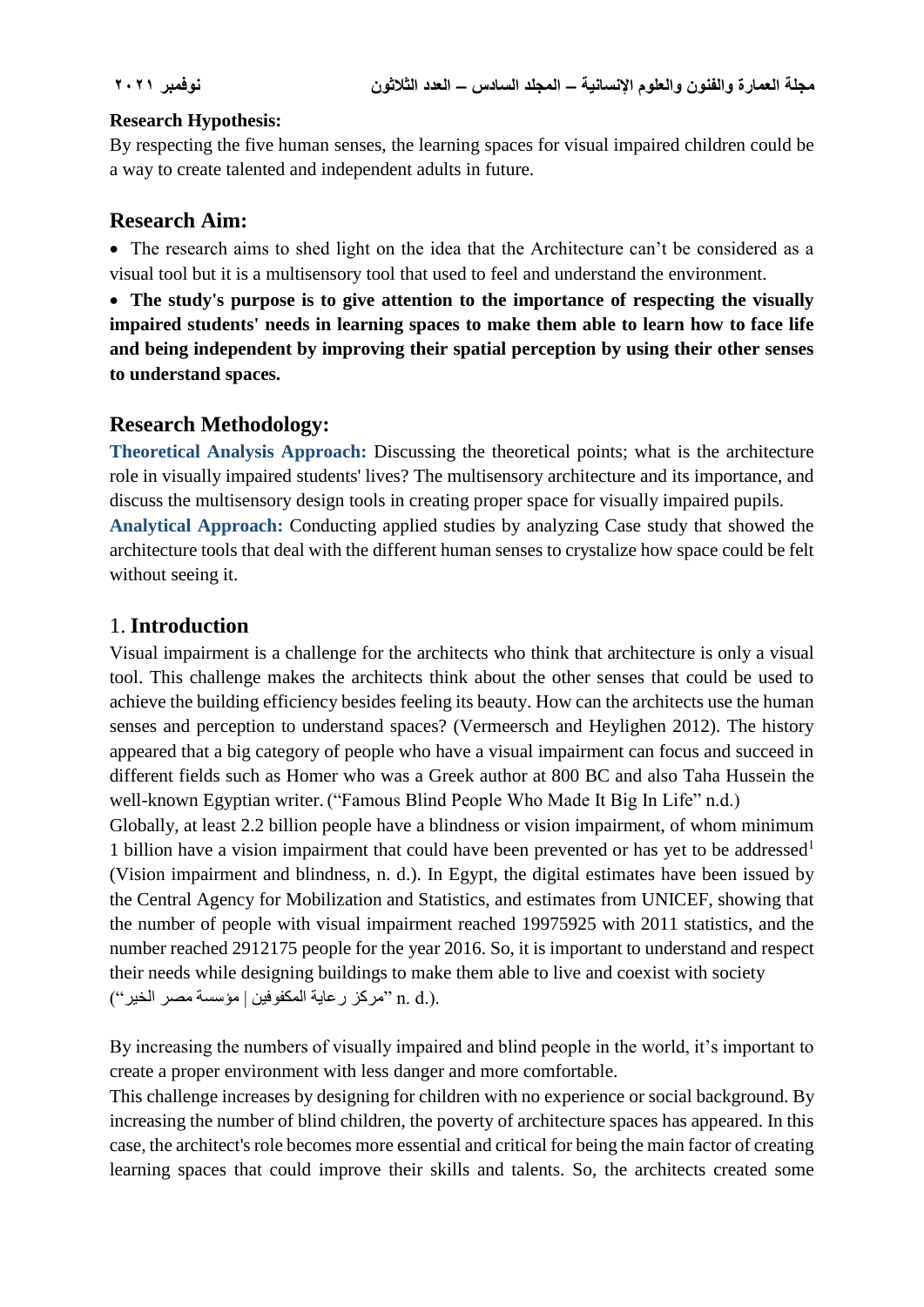solutions to be able to create a proper space for blind and visually impaired students by focusing on other human senses such as hearing, touching and smelling senses. Moreover, the architects can benefit from the digital and information revolution and also computer technology in the architectural arena to create proper space for blind and visually impaired students. (Gouda, Radwan, and Alarnous 2020)

# 2. **The architecture role in creating a proper life for visually impaired pupils**

The designing for visually impaired users is a non-visual design which means that the users will not only be affected by the architecture visual tools but also feel the space by touching, hearing or even smelling. Countries shouldn't consider people with disabilities as obstacles but as wealth which has characteristics with a high level of senses who could be used for the benefit of their society.

Studies show that when humans lose one sense, the improvement in the other senses is caused by the learning behavior. So, in the absence of visual sense, blind people pay more attention to acoustic signs besides learning the ability to use this sense more efficiently. The brain adjusts to the human loss by transforming itself. If a human lost a sense, the brain's area normally dedicated to handling this sensory information that is not used anymore, rewired and work in processing other senses.

That is why people with disabilities become wealthy for any society. They are more focusing and having the ability to be more talented than people with the visual sense. A lot of famous writers and musicians have the disability of blinding such as Stevie Wonder, Ray Charles (musicians) and Helen Keller; the American writer who was both blind and deaf (Bates n. d.).

Chris Downey; the Blind Architect who designed buildings with acoustics and accessibility in mind. He lost his vision suddenly while he was 11 years ago, he decided to keep on his field and functionalize his new sense of space in his works. He had a lot of successful works such as the Duke Eye Center and "the San Francisco Light House for the Blind and Visually Impaired" ("Chris Downey: The Blind Architect" n. d.)

Respecting the people with disability in design increases the ability to discover more creative and talented people in our society and also enhance their independency and wellbeing besides give the right to live normally and safely.

# 3. **The Multisensory architecture**

The building is a multisensory environment. It could be identified by see, hear, smell or touch so the multisensory architecture is important to make the building understandable by all human senses (Vermeersch and Heylighen, 2012). Steven Hall mentioned in the preface of Juhani Pallasmaa's book (1996); The Eyes of the Skin: Architecture of the Senses" "the way space feels, the sound and smell of these places, has equal weight to the way things look" (p.6). "Every touching experience of architecture is multi-sensory; qualities of space, matter, and scale are measured equally by the eye, nose, skin, tongue, skeleton and muscles" (Pallasmaa 2012, p.41)

According to Berkeley, Hegel's argument; the only sense that can give a feeling of spatial depth is the sense of touching. A Touch can sense the material weight, resistance, and three-dimension shape which make us attentive to how things extend away from us from all directions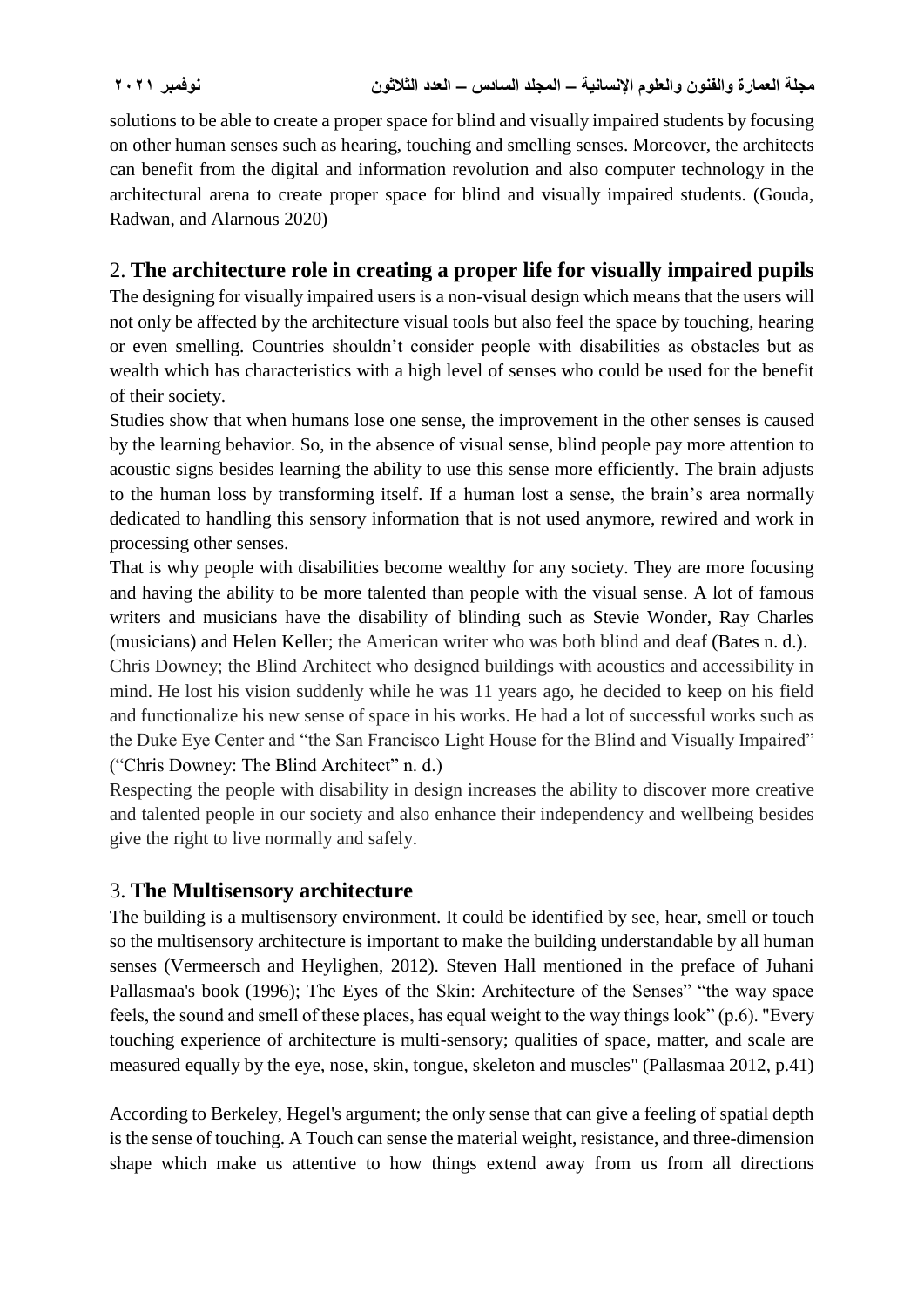(Pallasmaa 2012). So, the sense of touch founded a very important factor in designing spaces for visually impaired or blind users. So, the designers created different tools to improve the designing method to be able to be felt by human multisensory to achieve the perfect experience (as shown in figure 2).



**Figure 1. Information architecture. (Hara, 2018)**



**Figure 2: 5 senses graph and the perfect experience by Jinsop Lee. (Kumar, 2015)**

# 4. **The Multisensory architecture tools in designing spaces**

# **4.1. What do blind people see?**

Many people who formally are blind have some vision**.** Some elements could be noticed by blind people or visually impaired people:

 Murals, Bright Colors and also change in illumination that can help people who is suffering from being visually impaired.

 combine entryways and Halls into all architectural designs to assist eyes to adapt to illumination changes. (Craven n. d.)

# **4.2. The relation between architecture tools and human senses:**

**4.2.1. Texture & Touching:** There are various architecture tools can be used to enhance touch sense for blind or visual impaired people:

Using Tactile cues in pathways especially the outdoor ones.

 Using different Flooring materials to create contrast in texture to facilitate identifying the movement from place to other.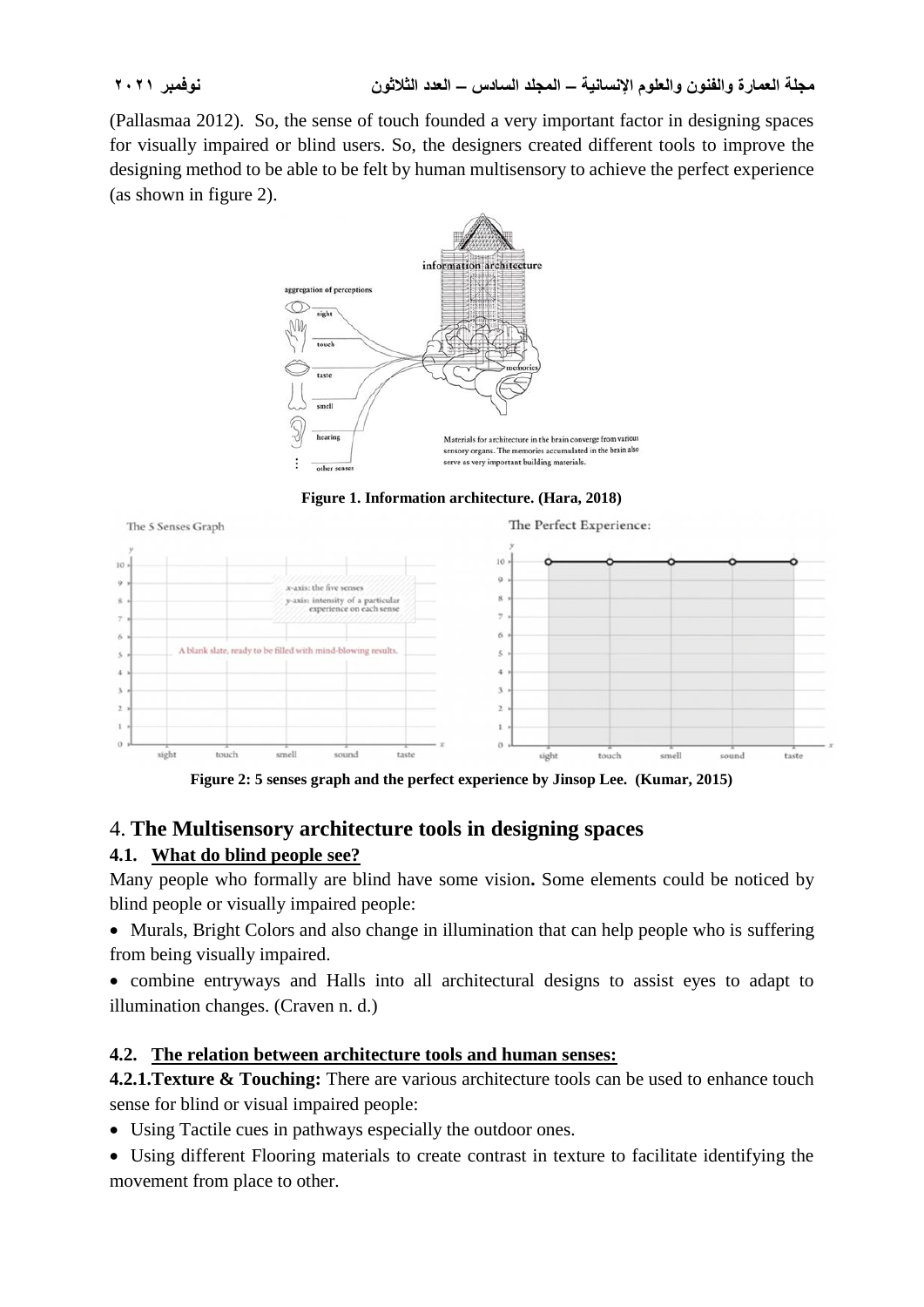Using textured wall panels such as tactile walls that could have a special texture design besides directing floor tiles to understand spaces 'directions (as shown in figure 2).

- Using different walls material to categorize spaces by varying wall materials.
- Using rhythm in designing walls panels to be understandable.

• Spaces users can understand building design by making them recognize building plans by using a Prominent floor plan (as shown in figure 3). (Kosasih, n.d.)



**Figure 3: Recognize direction inside the building by using floor tiles. (So & So studio, 2018)**



**Figure 4: Prominent floor plan for blind and visually impaired users. (Photo by: Don Fogg )**

**4.2.2.Space dimension & Hearing:** Sound reflection changes according to space dimension and finishing materials. One of the most vital factors in blind architecture is acoustics design (Picinali et al. 2014). The spaces could be identified by their sound by applying some architecture solutions. There are various architecture tools can be used to enhance the hearing sense for blind or visual impaired people inside spaces:

- Changing spaces dimension and ceiling height (As shown in figure 5).
- Varying finishing material between absorbing, sub absorbing and reflected materials to make a sound identity for each space.
- Adding acoustic landmarks inside long corridors to avoid the feeling of loss (As shown in figure 6). ("Centre for Blind Children | NSU" 2015)
- Adding water landmarks as a sound landmark which has its sound reflection. (according to tools used in the Centre for Blind Children | NSU, 2015)

4.2.3.**Odors & Smelling:** Adding some odors to especial spaces could ease the process of recognizing it. Some tools could be used to increase the ability to identify spaces by the smell sense (Feng et al., n. d.):

 Using certain flowers with a high and good odor that could be recognized easily by users in specific spaces.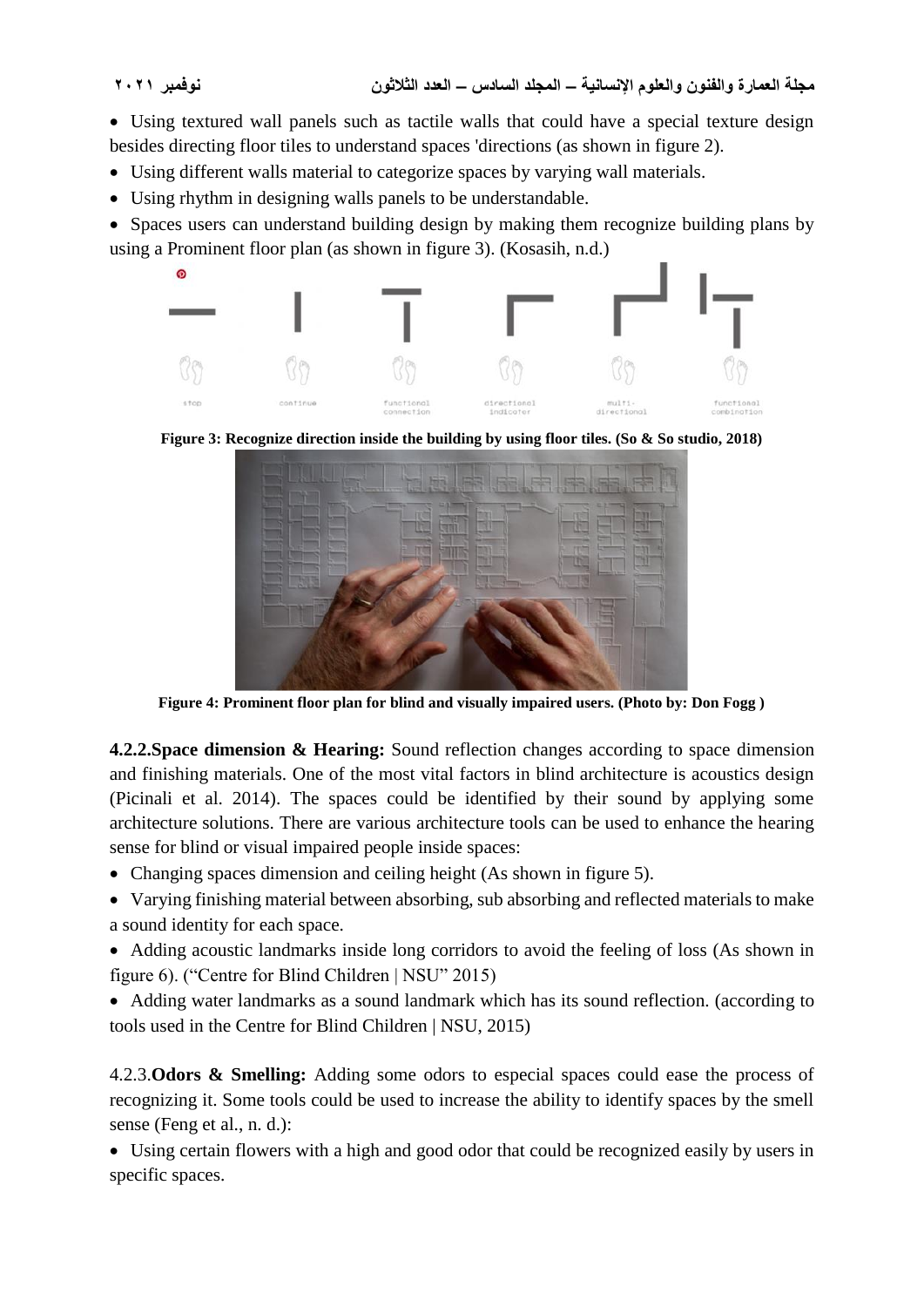Adding some good odors in the ventilation system to be a mark for spaces.

 Making a smell landmark that could be used in long corridors (as shown in figure7). (according to tools used in the Centre for Blind Children | NSU, 2015)



Design Considerations | ©Md. Sharfuddin Siddique

**Figure 5: Changing in ceiling height to change sound reflection at Centre for Blind Children (NSU, 2015)**



**Figure 6: Changing in ceiling height to change sound reflection at Centre for Blind Children (NSU, 2015)**



**QLFACTORY & THERMAL VARIATION** 

**Figure 7: Smell landmark at Centre for Blind Children (NSU, 2015)**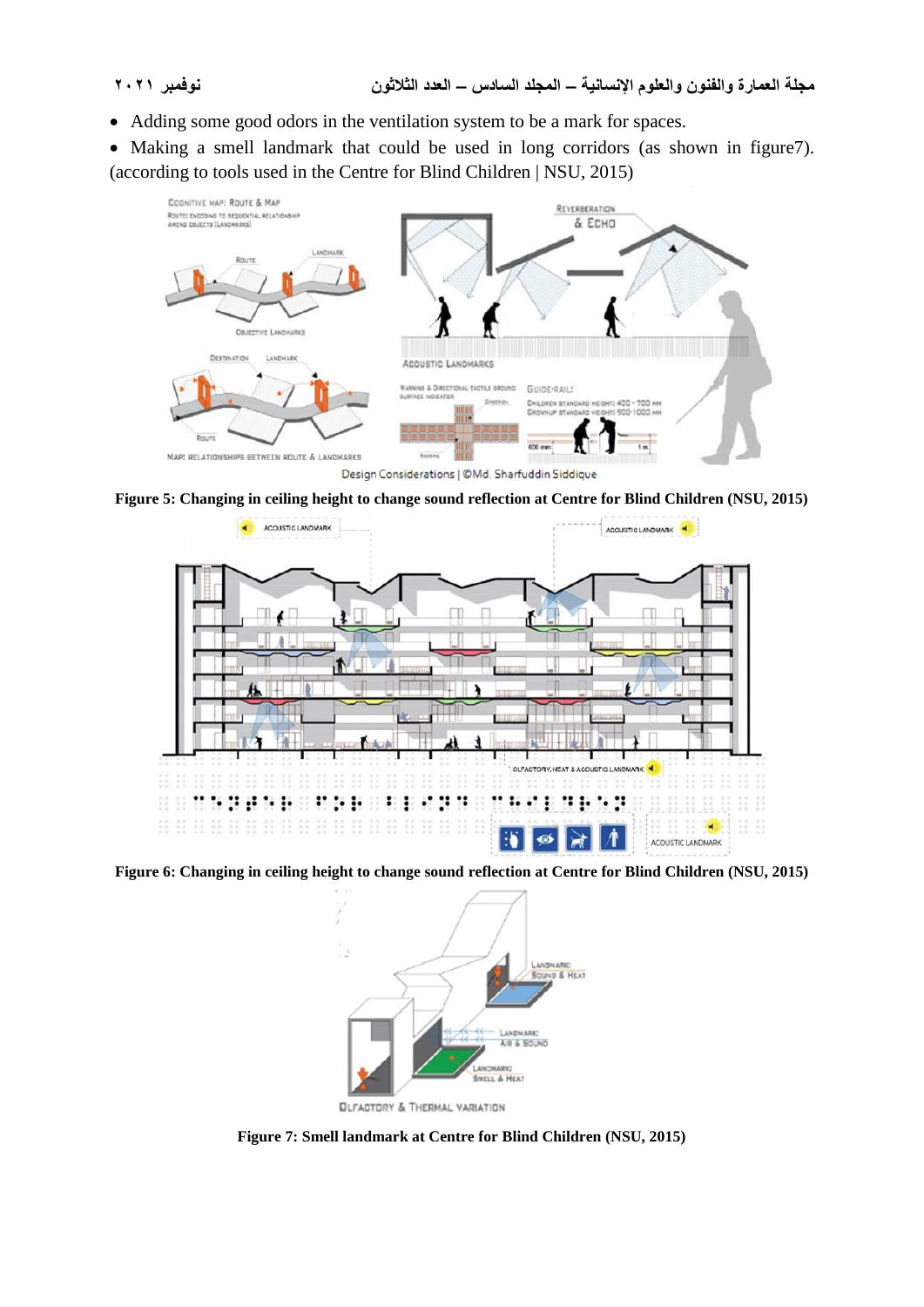**4.2.4.Ventilation & Feel of Heat and Cold (Thermoreceptors):** The human body easily senses the difference between cold and hot areas. This can be a useful tool that could be used to differentiate spaces (Fernando & Hettiarachchi, 2016):

 The traditional natural ventilation tools could be used to create airflow inside spaces such as wind catcher and courtyard.

 Different materials have different characteristics of absorbing so adding various materials like glass and concrete will make a difference in the space temperature which makes it easy to recognize where the user is.

**5. Case study : The Multisensory Architecture tools in designing learning spaces; "Classroom at The School for the Blind in Pattaya, Thailand"<sup>1</sup>**



**Figure 8: Blind School classroom in Pattaya. (Parida, 2020)**

**Project type:** A classroom makeover for blind students in Pattaya.

**Project prizes:** The project won the health and education sector category at the 2019 Inside World Festival of Interiors, which was held on the sidelines of the World Architecture Festival in Amsterdam.

**Designers**: Puiphai Khunawat & Ekkachan Eiamananwattana of W Architects Singapore.

**The Project Concept:** The project main concept was equipping students for life beyond the school gate instead of saving them from deals with the surrounding.

**Users:** Pupils with varying degrees of visual impairment.

### **5.1. The Multisensory architecture tools used in Pattaya school's Classroom:**

The classroom before the makeover was covered by cushions and protective surfaces on all walls which treated students as porcelain dolls, shielding them from the elements. This way of thought resulting in a nondependent pupil cannot coexist with society or life in a fairway. So, the main concept was creating a place for these students that allow them to develop their senses with free barrier space by using the multisensory design (Parida, 2020). The design depending one designing details in the classroom to develop some senses as followings:

5.1.1.**Touching sense:** By understanding the importance of this sense, it was the main sense in the classroom design. The design is using some tools to improve this sense as followings: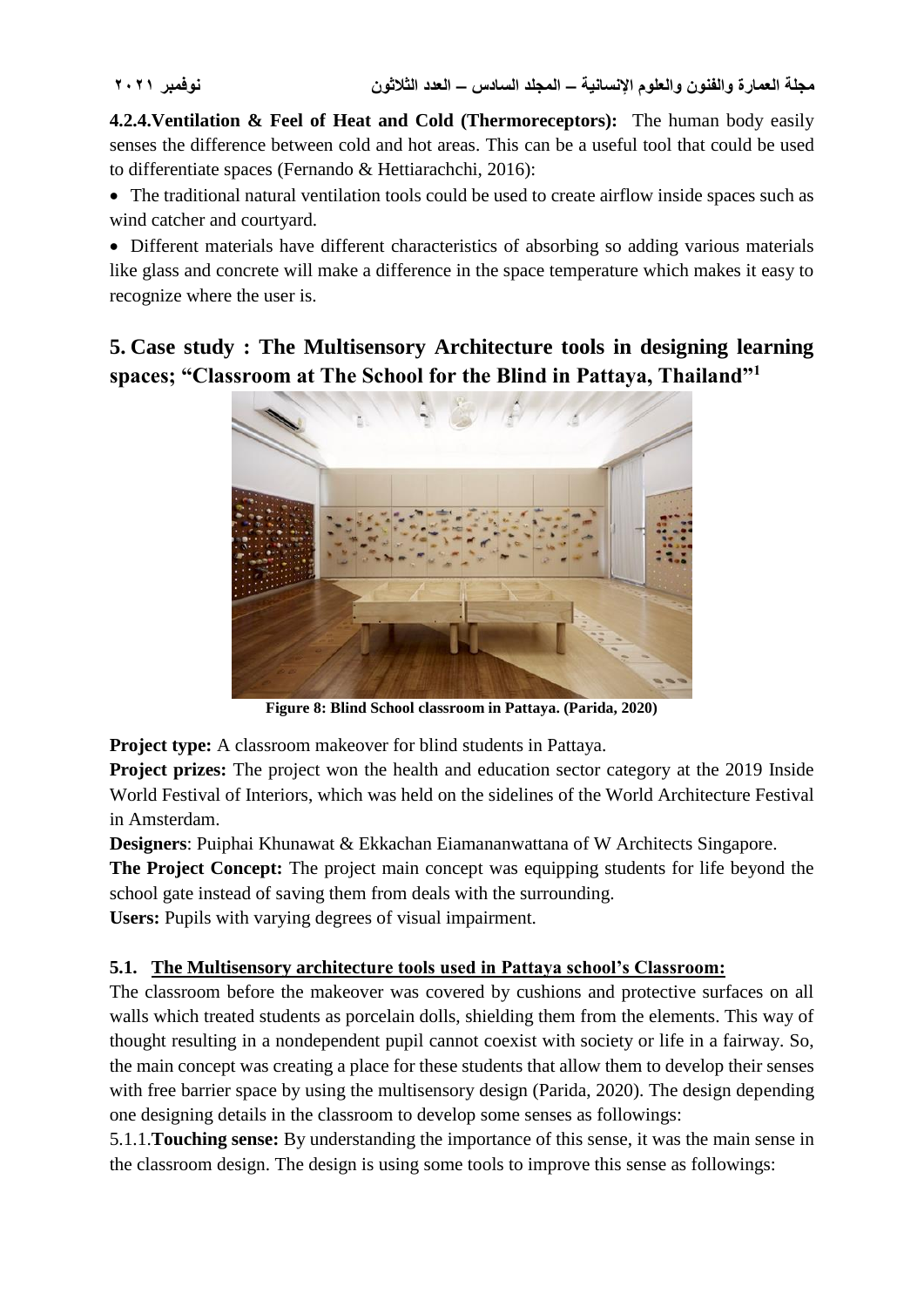• Adding different blocks inside the main box in the classroom each part has various blocks (animals, shapes and different colors circular blocks) to be touched by students. (as shown in figure 8)

 The blocks help students to learn shapes and types of animals besides giving them the knowledge of measuring size and weight (as shown in figure 9).

• The walls were full of holes that fit with shapes each wall has specific holes for each category of blocks which help students in different ways; first, learn directions by know where to go for the box and where they can put the block on the wall; second, enhancing the sense of touch by understanding the holes and how to put the shape inside the hole (as shown in figure 10  $&$  11).

 Adding a wooden tactile floor with a different texture surrounding the blocks table and walls for helping them to understand the dangerous points by themselves (as shown in figure 12).

• Adding plunge letters in the wooden tactile floor that surrounding the table to know their location inside the room (as shown in figure 12).

 Changing in walls design by adding different texture and also divided walls into parts to characterize each wall.



**Figure 8: Animals shape blocks in the wall as learning material. (Parida, 2020)**



**Figure 9: The holes in the wall for shapes. (Parida, 2020)**



**Figure 10: The Geometric shapes inside holes. (Parida, 2020)**



**Figure 11: The wooden tactile surrounding table and walls. (Parida, 2020)**

5.1.2.**Hearing sense:** The space is full of factors that cause space to have a unique sound reflection by using some design tools as followings:

• Ceiling Design: The classroom celling has prominent and plunges points like zigzag which make different levels in sounds caused by different reflections.

Walls design: The walls are full of holes which makes changes in sound levels.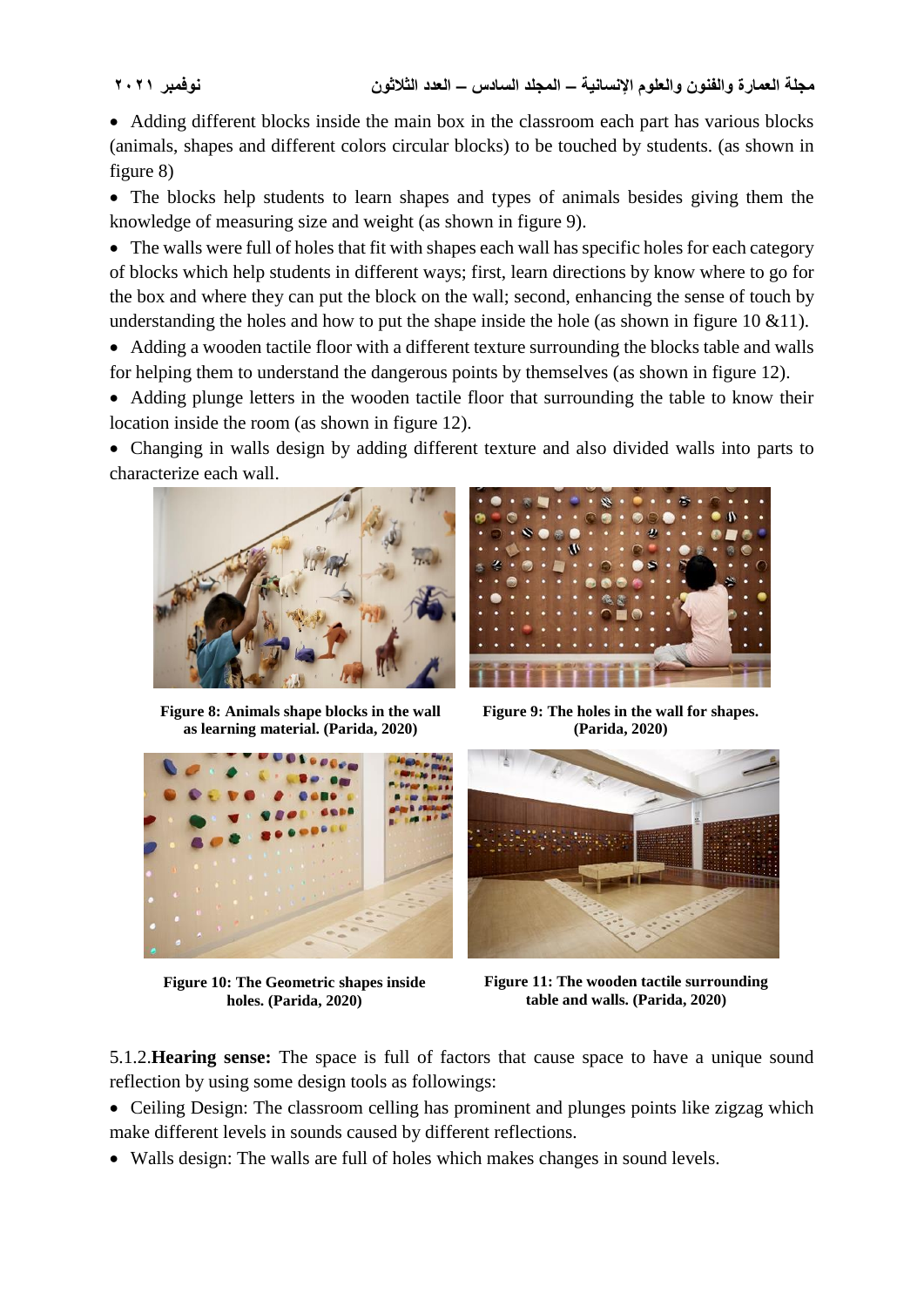Finishing materials: The classroom is covered by wood panels at walls and wood tiles on the floor; the wood is a good absorbing material that makes space gets a proper noise which has been made by the previous factors. (as shown in figure 13)



**Figure 13: The classroom acoustical design. (Parida, 2020)**

5.1.3.**Vision sense:** The previous studies appeared that the visually impaired and even blind people have a level of visual sense. The design didn't ignore this point by using some solutions as followings:

- Adding different and bright colors inside the holes to be seen by children.
- Panting blocks and shapes with bright colors.
- Using fade colors like brown and beige in the walls and floors to avoid making a distraction.
- Adding bright lights with hot colors inside space to make students focus on a specific wall by lighting it to increase their attention level.
- Maintain the natural light inside space.



**Figure 14: Adding bright hot light to focus on specific walls.** (Parida, 2020)



**Figure 15: Adding bright colors inside holes to gain attention.** (Parida, 2020)

5.1.4.**Feel of Heat and Cold:** The Design adding different types of ventilation systems; a fan which helps in natural ventilation and the air Condition.

• The Fan which located in the center has a good effect on understanding the space. The fan has its radius which distributes the air within it. So, by standing within this radius the user can understand that he is near to the center area in which the main table located.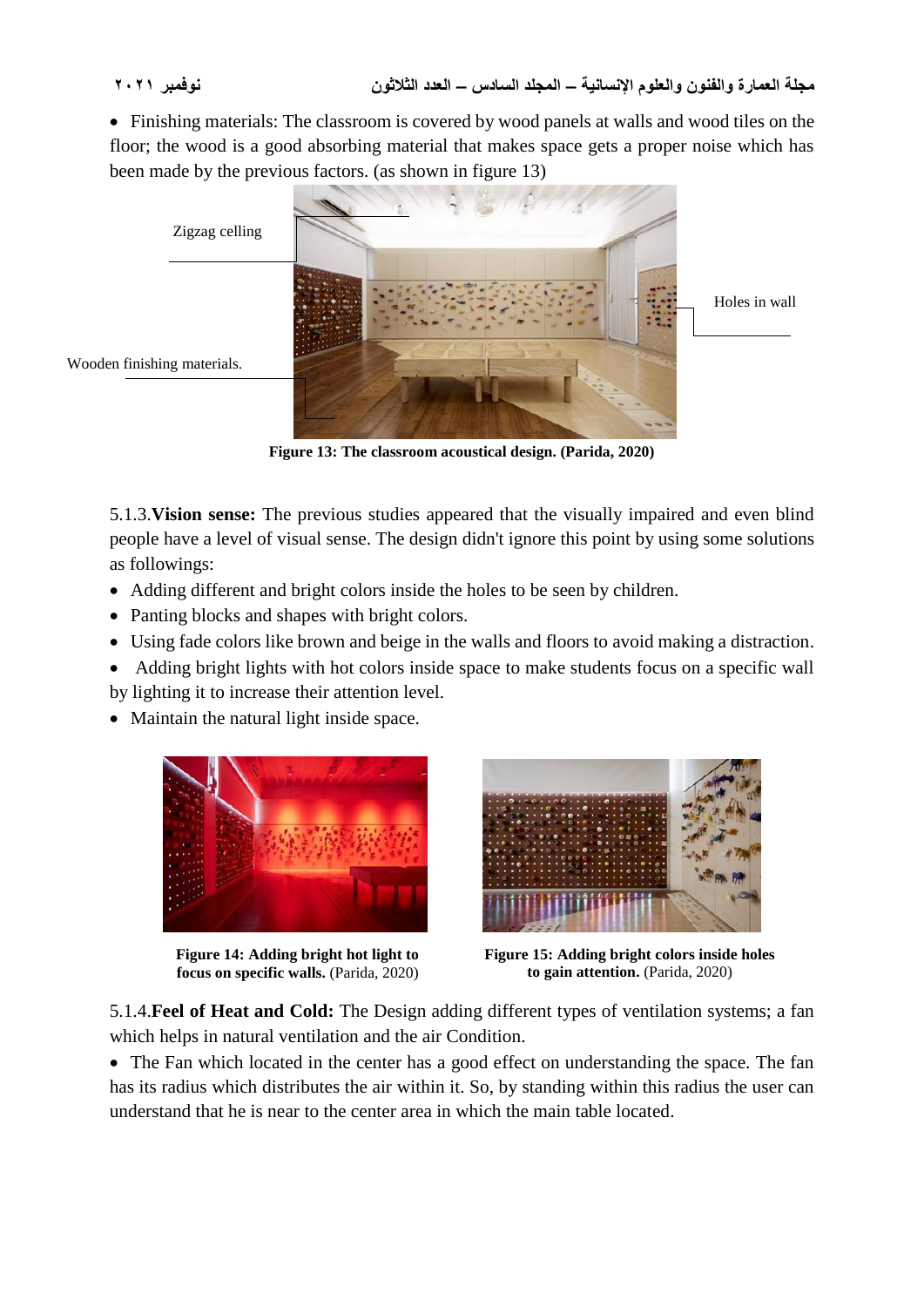• the Air condition also has a good impact on understanding where the students are inside the space. The air condition distributes the air in one direction which is in front of the air condition so the place directly locates under the air conditioner is a hot area compared to the other areas. So, if the students stand in front of this wall, he will know that he is under the air conditioner.



**Figure 14: Hot and cold zones. (Parida, 2020) Figure 15: Fan Air Radius. (Parida, 2020)**

These tips improve the ability to gain experience from this space.

5.1.5.**Smelling sense:** There is no evidence that design worked on this sense in designing this classroom.

To conclude: This project work with four sense Touch, Hear, Vision, feeling of heat and cold, so according to the diagram sense we can evaluate the existing of each sense in project from 0 to 10 (10 means to exist, 0 means not exist) without comparing the importance of each sense, as following:



**Figure 16: Achieved senses Graph in Pattaya Classroom according to Jinsop Lee sense graph for the perfect experience.**

# **Discussion:**

By increasing the Visually impaired building users, architects cannot consider architecture spaces as only a visual tool. So, space design becomes a challenge for architects who have to respect all users' needs. The blind schools had faced a lack of creativity in design. The design for visually impaired children dealing with them as dolls that shouldn't face real life or their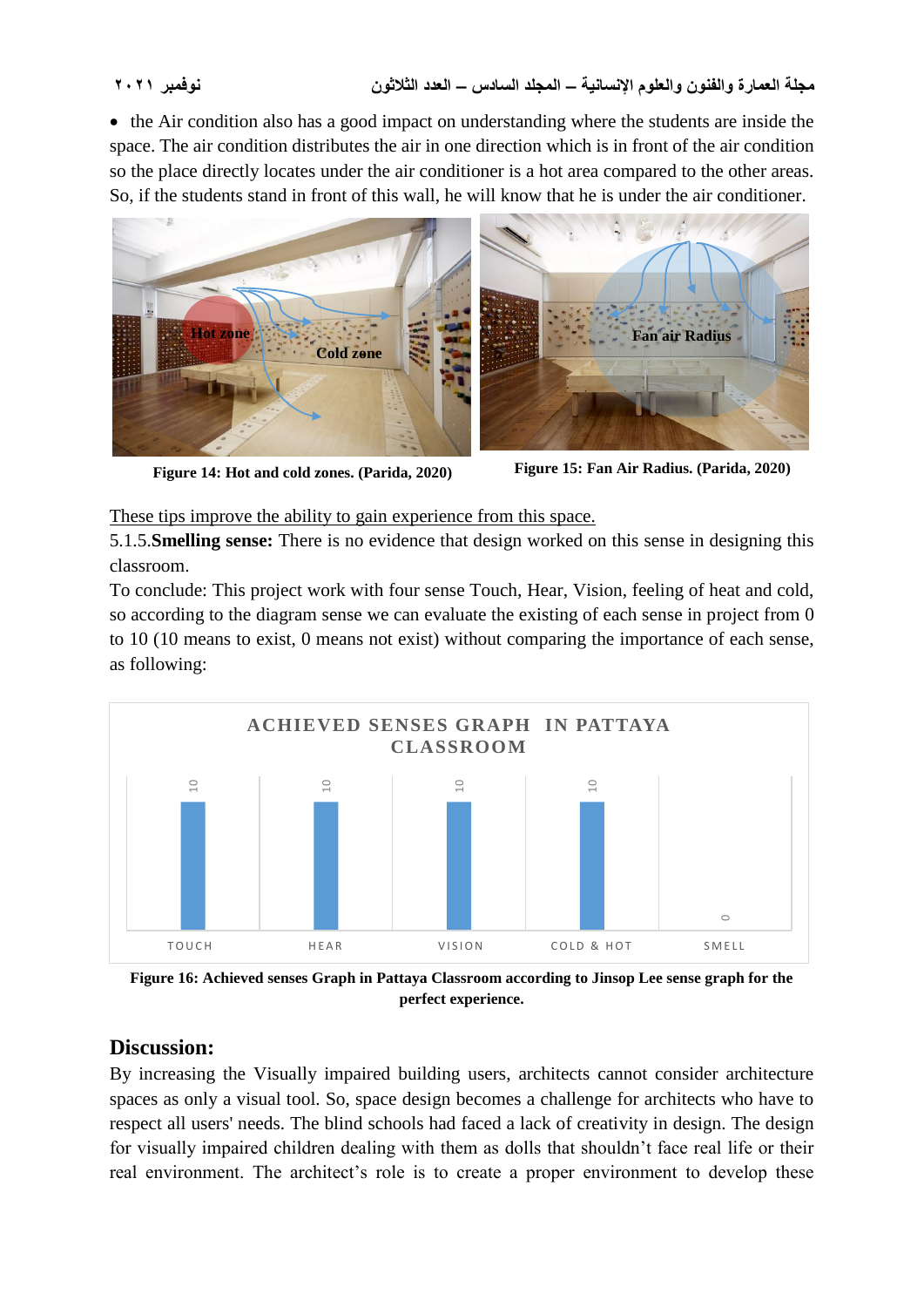students' independency by enhancing their sense to understand spaces and surroundings by their five senses.

The study shows that using multisensory design gives more chances to achieve more success in spaces function. A lot of studies have been made to discuss the importunacy of using multisensory architecture in designing buildings. For example: In 1996 Pallasmaa discussed this idea in his book "The Eyes of the Skin: Architecture of the Senses". In this book, the author focused on the importance of using the human five senses in designing spaces. Chris Downey; the blind Architect, nowadays he is one of the most effective architects in designing buildings with acoustics and accessibility in mind. Chris designs have achieved a great success by coexisting with his new feeling of senses and improve it to design proper spaces by using the non-visually design tools.

Undoubtedly, space design is not the only factor that affects the visually impaired users' lives and independency but there are a lot of social factors that could be taken into account to achieve the best way of living for pupils with disabilities.

The current blind schools can be improved by adding some architecture tools that let the users feel space with their other senses such as:

- Adding wall cladding with different textures that could be touched to identify space.
- Adding tactile to floors to create a clear pathway and directions.
- Adding bright colors and lights that could be seen by visually impaired students.
- Adding ceiling with a specific design to create different sound reflections to identify a specific space.
- Using prominent and plunged blocks in walls to create an acoustic landmark.
- Adding some flowers as a smell landmark to identify the location in the long corridors.
- Adding green areas, water spaces, or even air-conditioning as a thermal landmark.

Future studies could be discussing each human sense and how to enhance them by improving the architecture tools by mixing it with new technology that could help designers in achieving their missions.

### **Recommendations:**

This study suggests a group of points that can contribute to developing and improving learning spaces design efficiency for visually impaired students.

#### **General recommendations:**

 It is necessary to respect visually impaired users 'needs in spaces and avoid obstacles to allow them to use spaces easily.

• The new technology can give visually impaired users more flexibility to understand spaces and to facilitate their usage.

### **Recommendations for Design:**

- It's important to involve users in the design step. By involving blind users in our planning step, it will facilitate to provide them with their needs in spaces.
- Designers should take into account understanding their designs by all human senses.
- More studies could be done to improve the architecture tools that could be used to applying the multisensory design.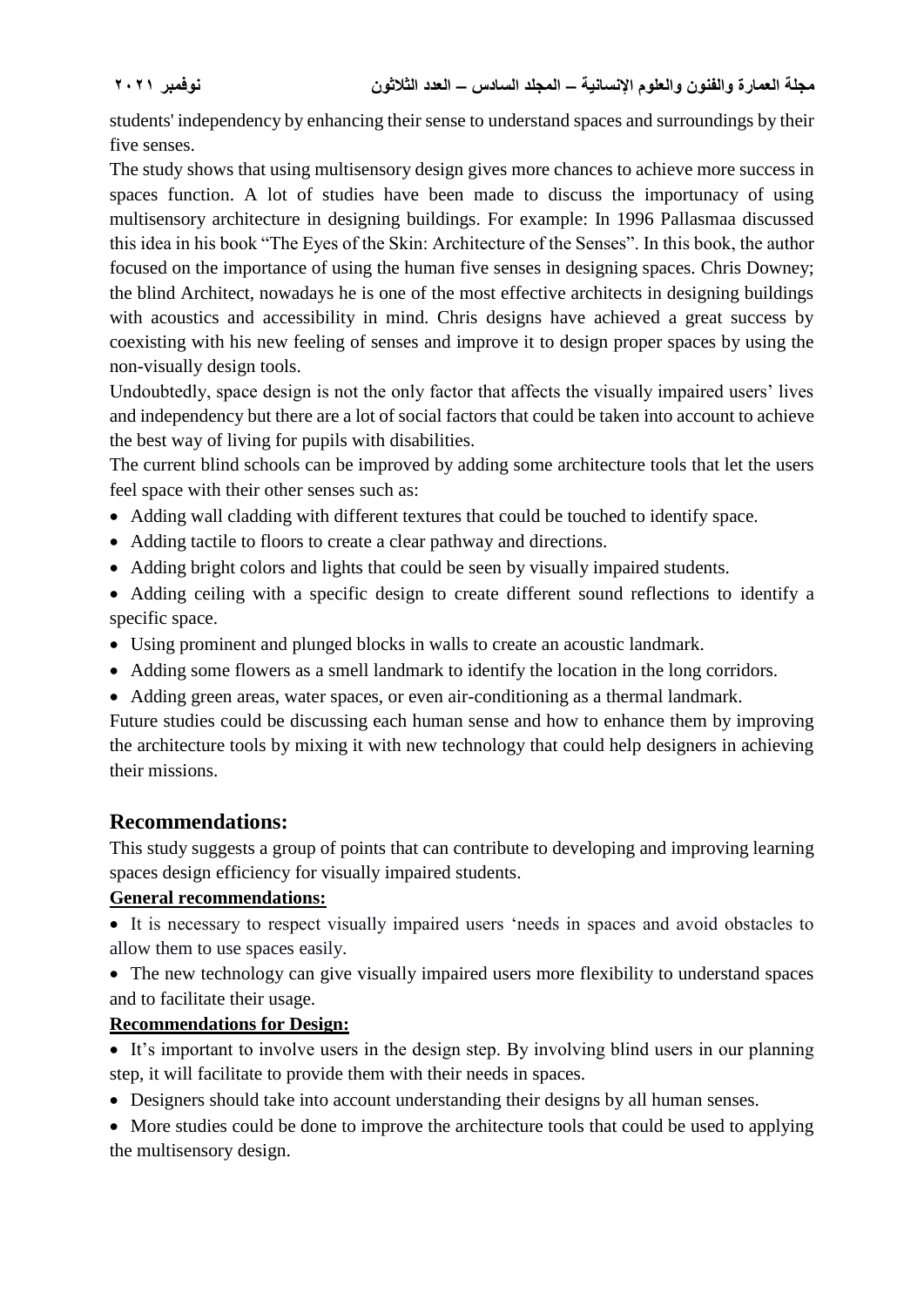It's vital to link the new technology with architecture to produce new ways that could help users with disabilities.

#### **Recommendations for government:**

The government should take into account people with disabilities in planning cities. It should give them the same right or even more to use streets, transportation and also parks to be the same as other citizens.

#### **Conclusion:**

From this study, we can conclude that it is important to understand our human senses. Architecture is not a visual tool but it's a sole that appears in all senses. The designers have the ability to reach their idea and thoughts by using multi senses. The multisensory architecture is very important to understand how to work with the non-visual architecture tools. These senses can be concluded in five senses (hear, vision, touch, smell and feel of heat and cold). If the designer can deal fully or partially with these senses then his design will be a proper place for all categories of people to live in, and that's is the aim of the real architecture. People with disabilities have the right to feel our buildings and understand its function. The architecture space has to be a space that could be felt by all senses. Children with disabilities also have the right to learn, study and also to be prepared to coexist with the normal life and to be independent by giving them a proper place to learn and live.

#### **References:**

#### **English References:**

 Bates, Mary. n. d. "Super Powers for the Blind and Deaf." Scientific American. Accessed April 14, 2020. https://www.scientificamerican.com/article/superpowers-for-the-blind-anddeaf/.

 Centre for Blind Children | NSU." 2015. Context BD. October 7, 2015. [https://contextbd.com/centre-for-blind-children-nsu/.](https://contextbd.com/centre-for-blind-children-nsu/)

 Chris Downey: Blind Architect." n. d. Accessed April 14, 2020. [https://www.perkinselearning.org/technology/posts/chris-downey-blind-architect.](https://www.perkinselearning.org/technology/posts/chris-downey-blind-architect)

 Craven, Jackie. n. d. "Can You Build Special Buildings for the Visually Impaired?" Thought Co. Accessed April 15, 2020. [https://www.thoughtco.com/designing-for-the-blind-3972260.](https://www.thoughtco.com/designing-for-the-blind-3972260)

• Don Fogg, "Design for the Blind: Architecture for the Visually Impaired." 2018. Axis Architecture (blog). June 5, 2018. [http://axisarch.com/2018/06/design-for-the-blind](http://axisarch.com/2018/06/design-for-the-blind-architecture-for-the-visually-impaired/)[architecture-for-the-visually-impaired/.](http://axisarch.com/2018/06/design-for-the-blind-architecture-for-the-visually-impaired/)

 Famous Blind People Who Made It Big in Life." n. d. Accessed April 14, 2020. [https://www.thefamouspeople.com/visual-impairments.php.](https://www.thefamouspeople.com/visual-impairments.php)

 Feng, Anran, Yingjie Victor Chen, Rui Li, and Lu Ding. n. d. "14606925.2019. Pdf." Accessed June 1, 2020. [https://www.tandfonline.com/doi/pdf/10.1080/14606925.2019.1595426.](https://www.tandfonline.com/doi/pdf/10.1080/14606925.2019.1595426)

 Fernando, Nirma, and Anishka Hettiarachchi. 2016. "BLIND SENSE OF PLACE; A Sensory Ethnographic Study on Parameters of Optimal Design." In.